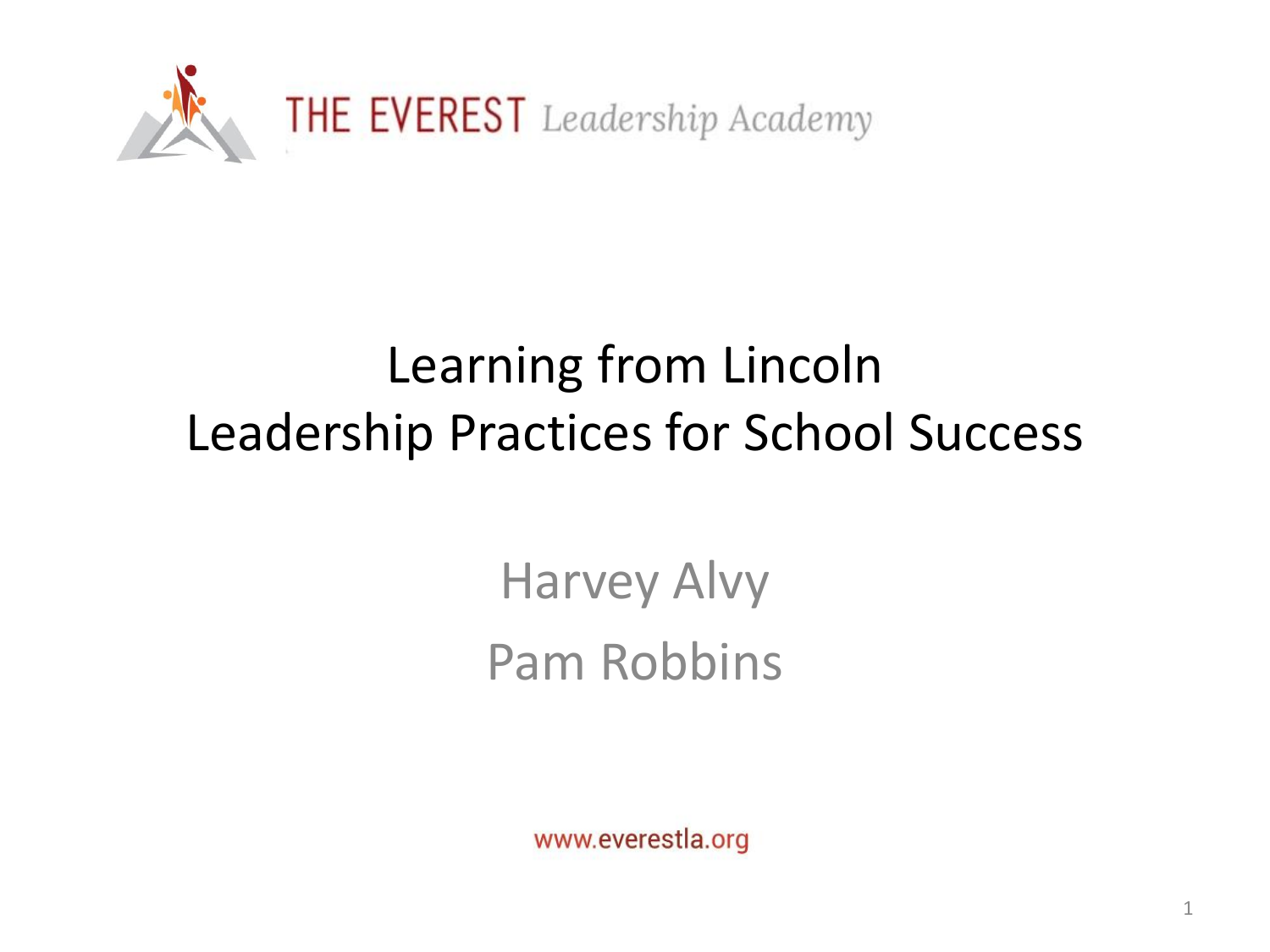

## Introduction

- Abe Lincoln
	- $\Box$  Humble beginnings one year of formal schooling
	- □ Many personal setbacks:
		- Mother died when he was 9 years old
		- Loss of two children
		- Bouts of depression throughout his life
		- Incomprehensible tragedy of the Civil War

*"Lincoln represents the American Dream"*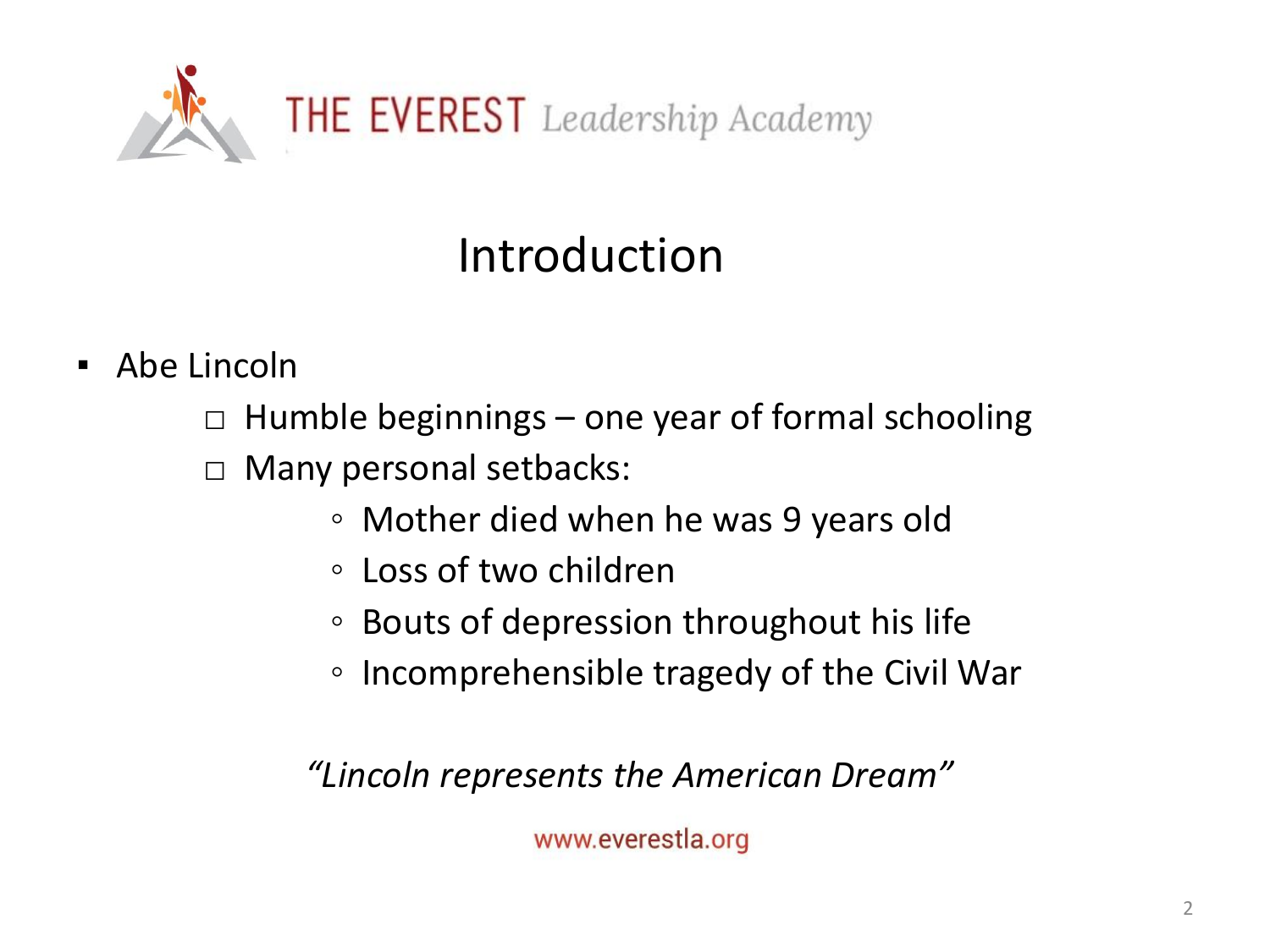

## A Leadership Legacy

His life – possibility, humility, hope and leadership:

- $\Box$  The humblest could approach and feel at home in his presence
- $\Box$  Though deep, he was transparent
- $\Box$  Though strong, he was gentle
- $\Box$  Though decided and pronounced in his convictions, he was tolerant toward those who differed from him, and patient under reproaches

*"The hard condition of his early life, which would have depressed and broken down weaker men, only gave greater life, vigor, and buoyancy to the heroic spirit of Abe Lincoln"*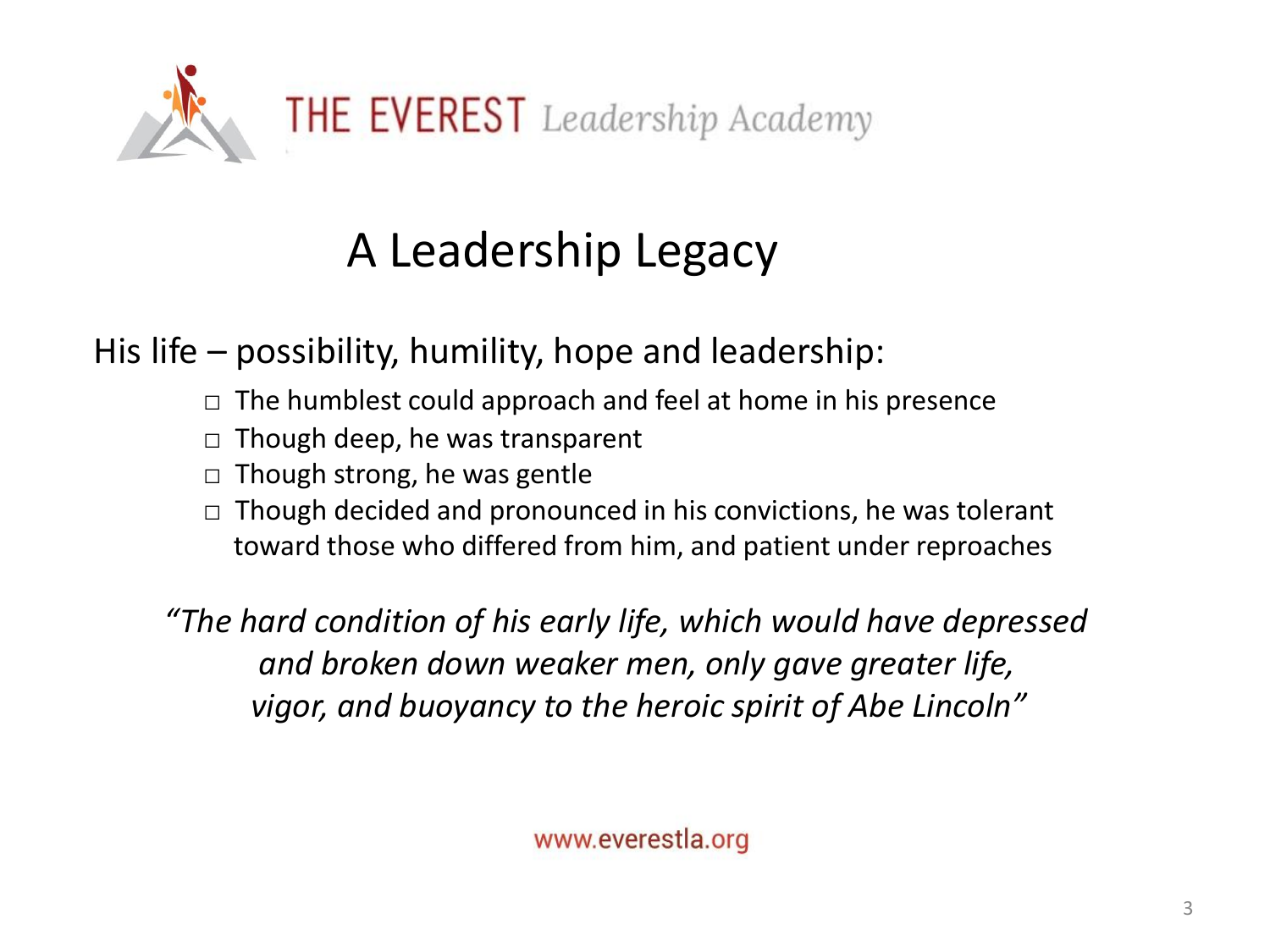

# The 10 leadership Qualities and Skills

- 1. Implementing and sustaining a mission and vision with profound clarity
- 2. Communicating ideas effectively with straightforward language
- 3. Building a diverse and competent team to address the mission
- 4. Engendering trust, loyalty, and respect humility and personal example
- 5. Leading and serving with emotional intelligence and empathy
- 6. Exercising situational competence  $-$  to implement effective change
- 7. Rising above personal trials through tenacity, resilience and courage
- 8. Exercising purposeful visibility
- 9. Demonstrating personal and enhanced competence
- 10. Believing that hope can become a reality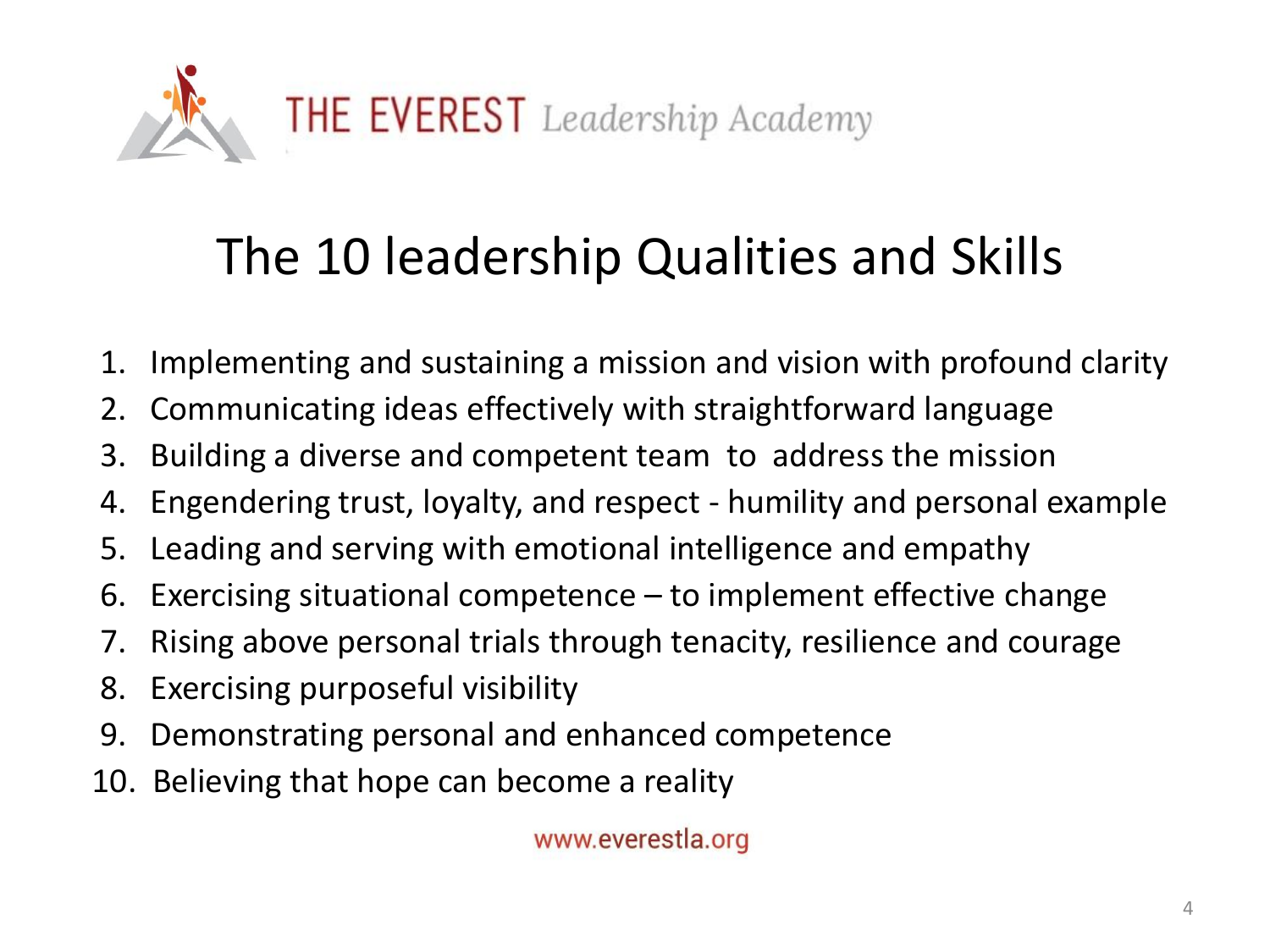

*"Lincoln's life serves as a context from which the book highlights the 10 leadership qualities and skills that he exhibited throughout his life"*

*"Leaders must find their own paths to success, exercising self-awareness and developing strengths, and working to improve weaknesses." "Lincoln's life is inspirational because it represents hope"*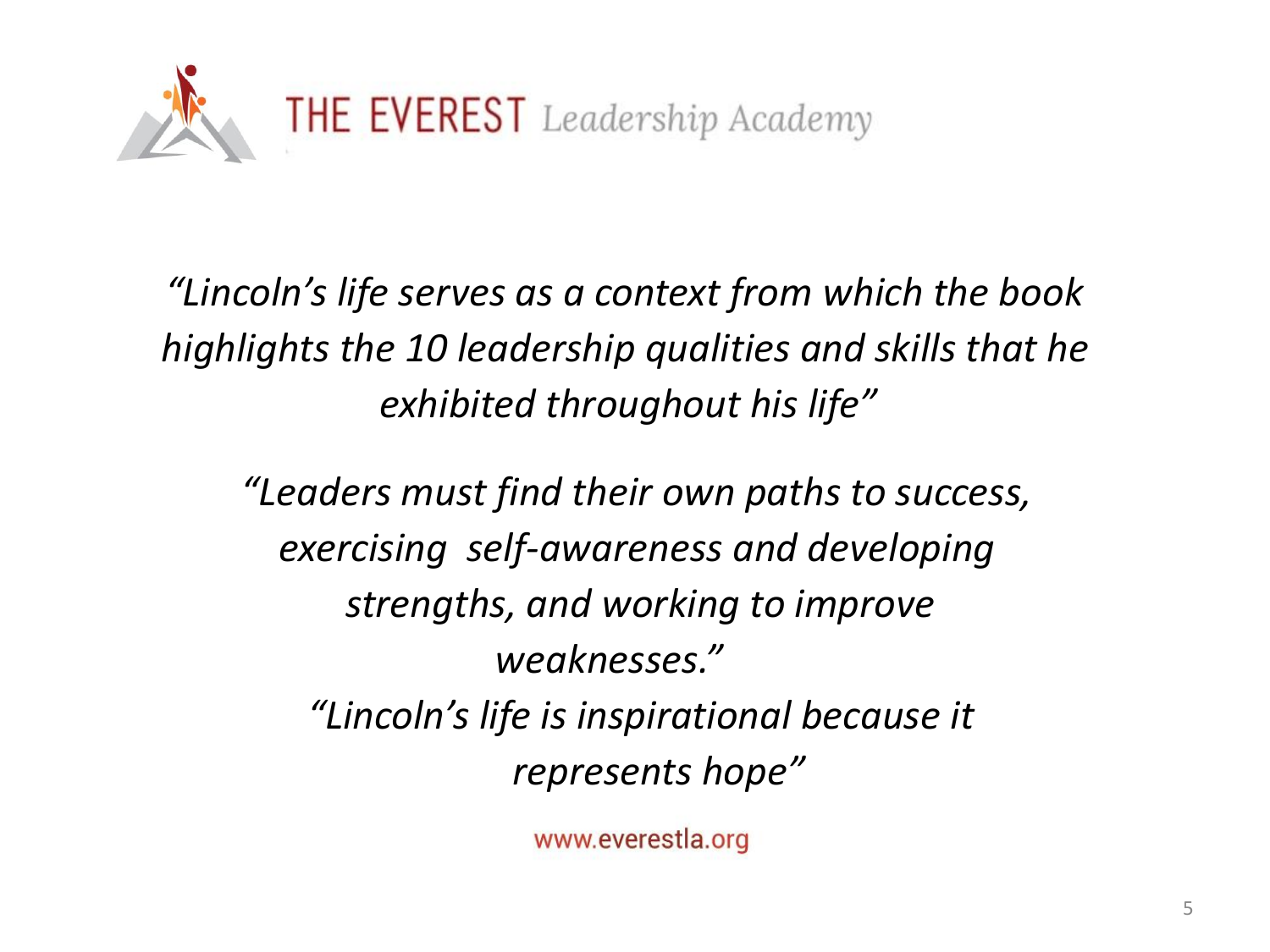

- #1 Implementing and Sustaining a Mission and Vision with Profound Clarity
	- $\Box$  First, you have to understand yourself because the hardest person you will ever have to lead is yourself
	- $\Box$  Knowing what motivates oneself is a critical first step in the journey to create and realize a shared vision and mission
	- □ Accomplishing great things requires character traits, qualities, and skills – empathy, humility, and ability to communicate

*"Lincoln displayed a paradoxical blend of personal humility and professional will"*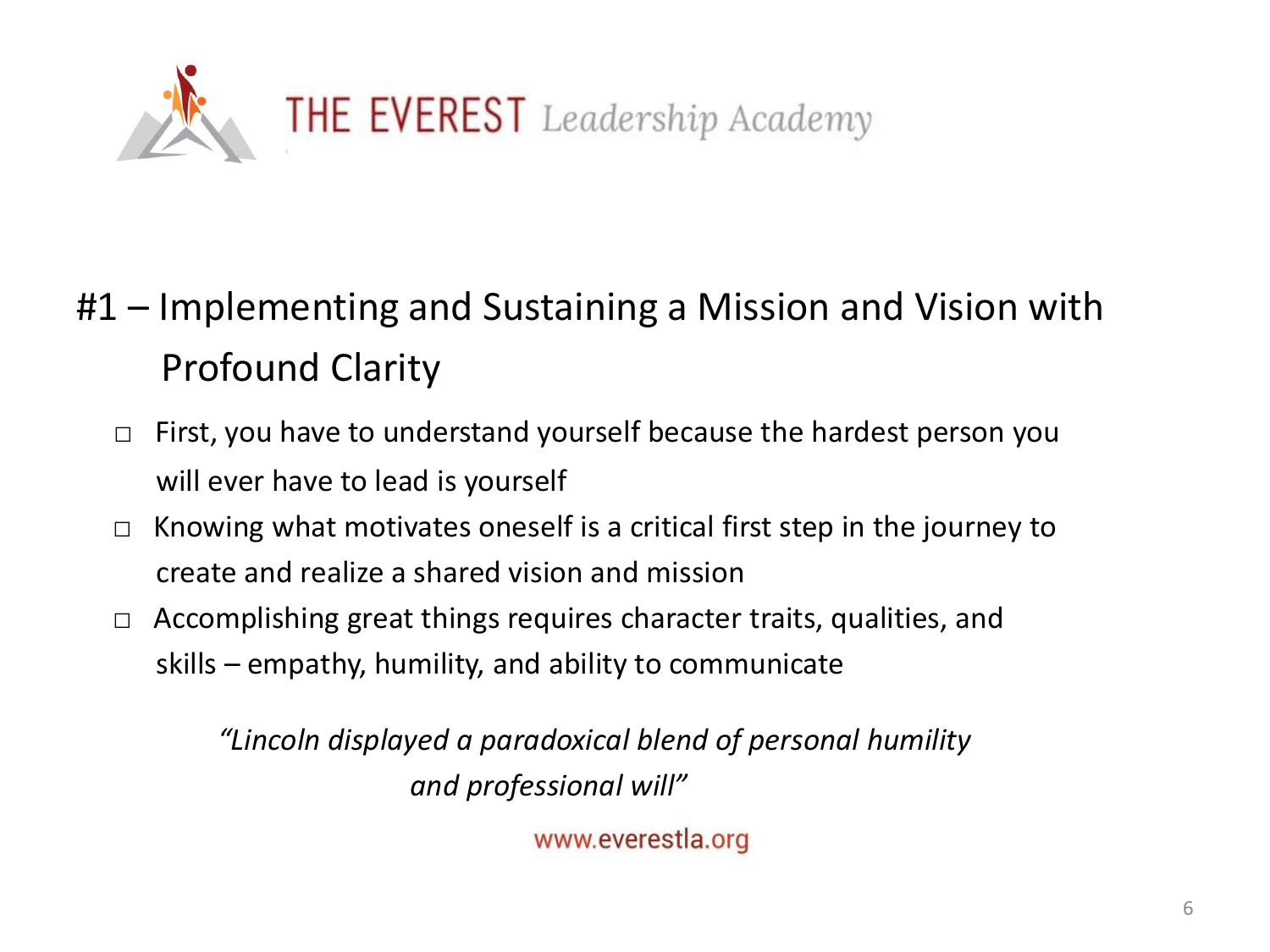

### #2 – Communicating Ideas Effectively With Straightforward

#### Language

- $\Box$  Storytelling can be a valuable leadership tool:
	- Stories speak to both parts of the human mind its reason and emotion
	- Helps individuals think about and feel who they are, where they come from, and where they are headed
- $\Box$  Patient listening is very important
- $\Box$  The talk in hallways, elevators, parking lot, etc. are very revealing and informative

*" Precision in language, clarity, and the capacity to make an emotional connection were intentional communication strategies that Lincoln sought to develop throughout his life"*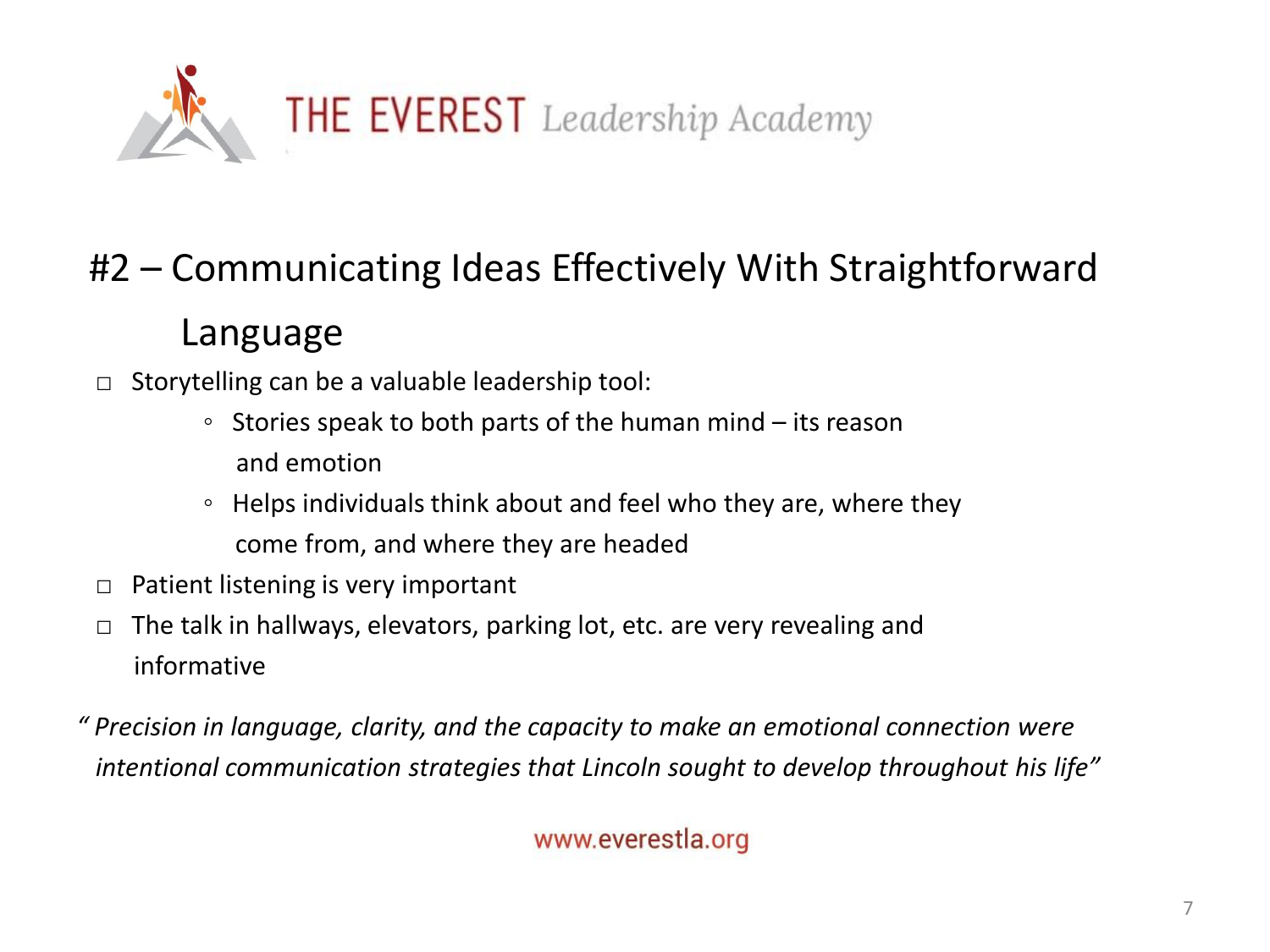

## #3 – Building a Diverse and Competent Team to Successfully Address the Mission

- $\Box$  Lincoln knew what he didn't know
- $\Box$  He reached out to the brightest, experienced and most competent advisors
- $\Box$  Lincoln's genius was his ability to draw upon the talents of others, listening to their advise, recognizing that it was sometimes wiser than his own
- $\Box$  Lincoln instinctively understood his audience
- □ Casey Stengel (a baseball legend) once said, "Getting good players is easy. Getting'em to play together is the hard part"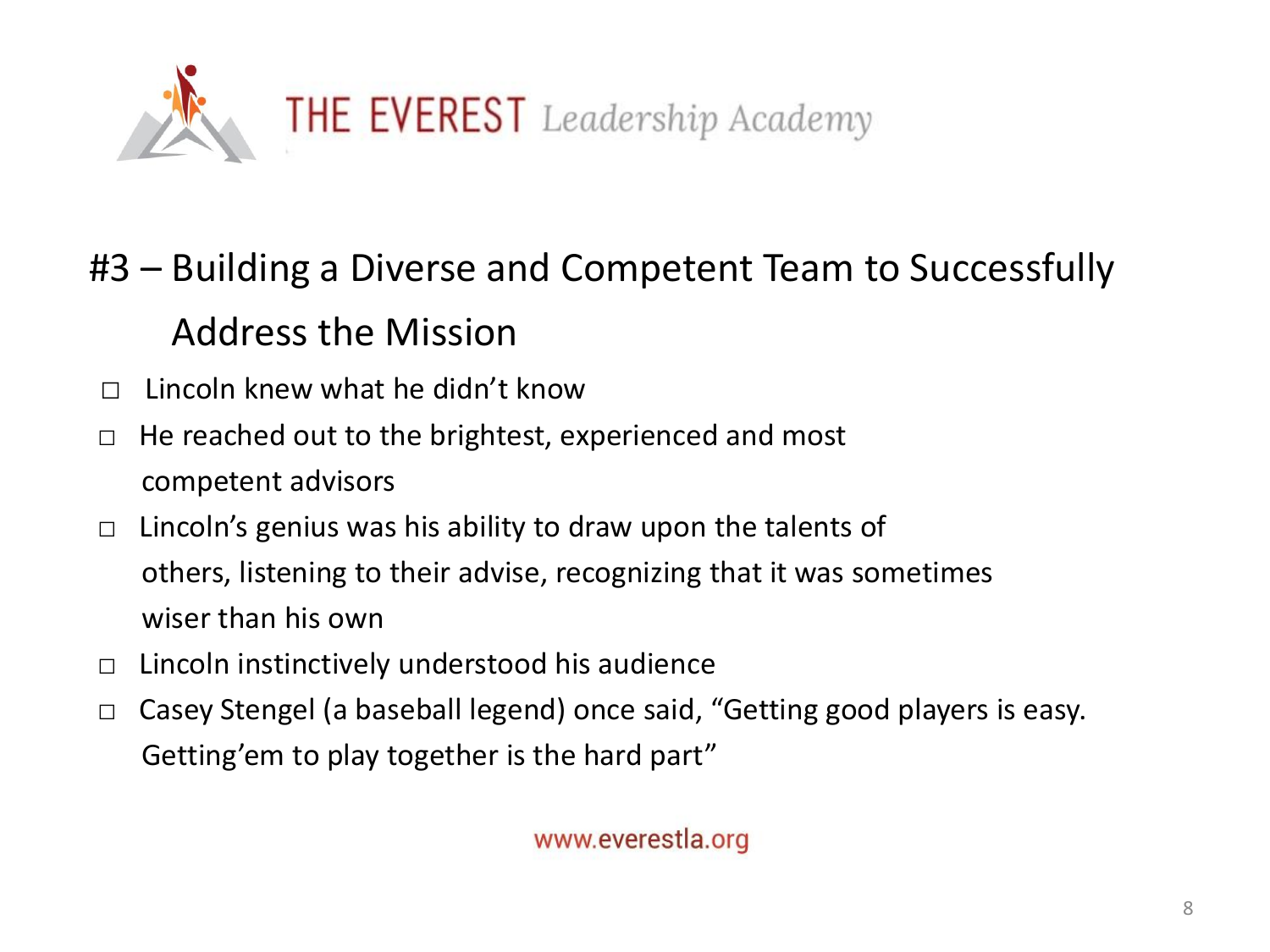

- $\Box$  Lincoln had a unique ability to bring together individuals with diverse personalities, ideas, and ambitions, and he was able to separate person from practice and to choose competence over personality
- $\Box$  You need to spend time building trust, rapport, and relationships with each other
- $\Box$  Thinking about the larger vision or mission first, and focusing on that as an outcome, then selecting individuals who collectively contribute both the hard and soft skills to realize the vision will serve this purpose well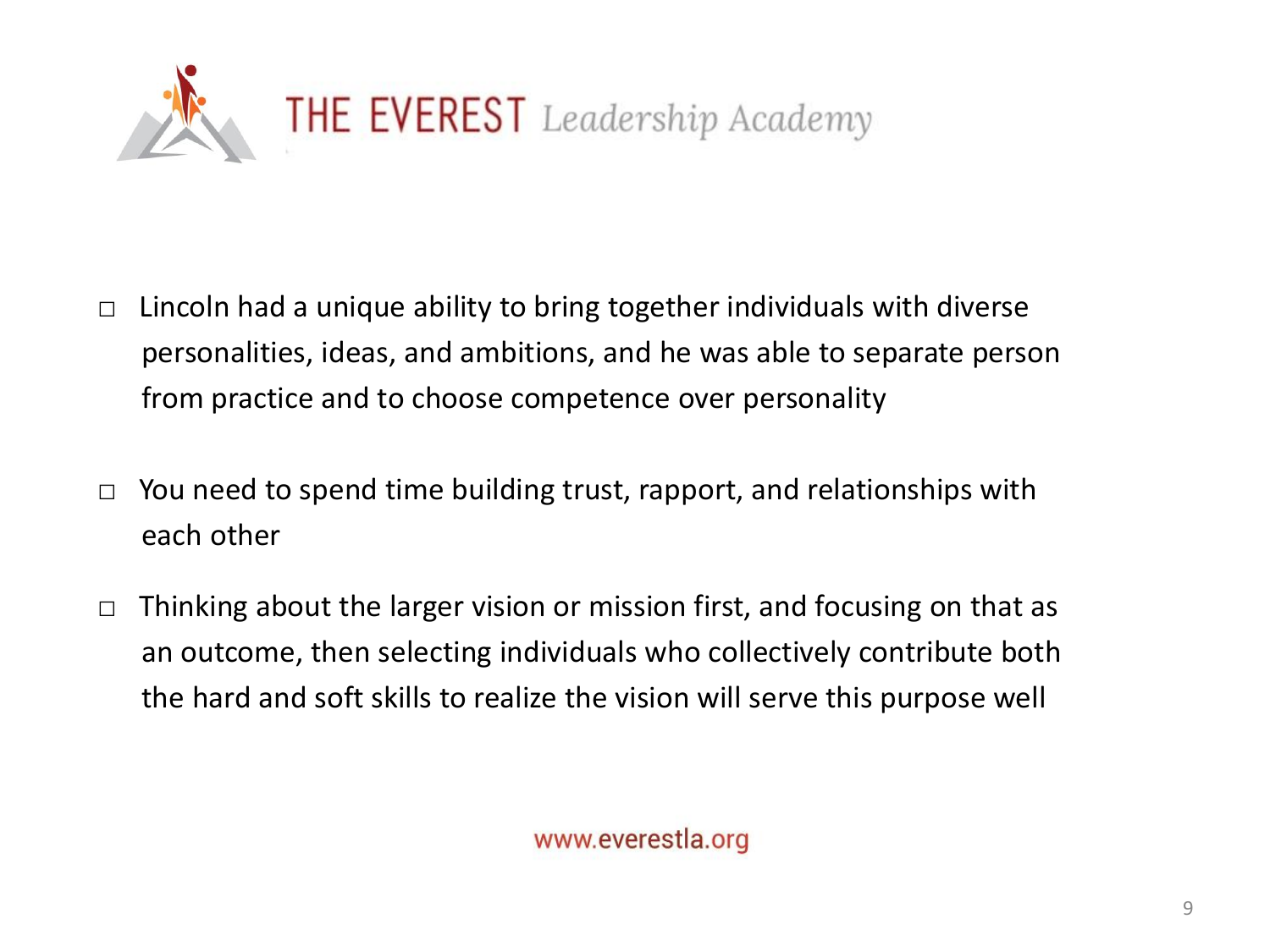

- #4 Engendering Trust, Loyalty, and Respect Through Humility, Humor, and Personal Example
	- $\Box$  Competence counts. But what ultimately distinguishes the great leaders from the mediocre are he personal inner qualities.
	- $\Box$  Everything about great leaders radiates from character respect and trust
	- $\Box$  Humility will make you approachable which is a strength and not a weakness
	- $\Box$  Lincoln gained respect because he showed respect for others
	- □ Four "vital signs" that foster relational trust: respect, personal regard, competence, and integrity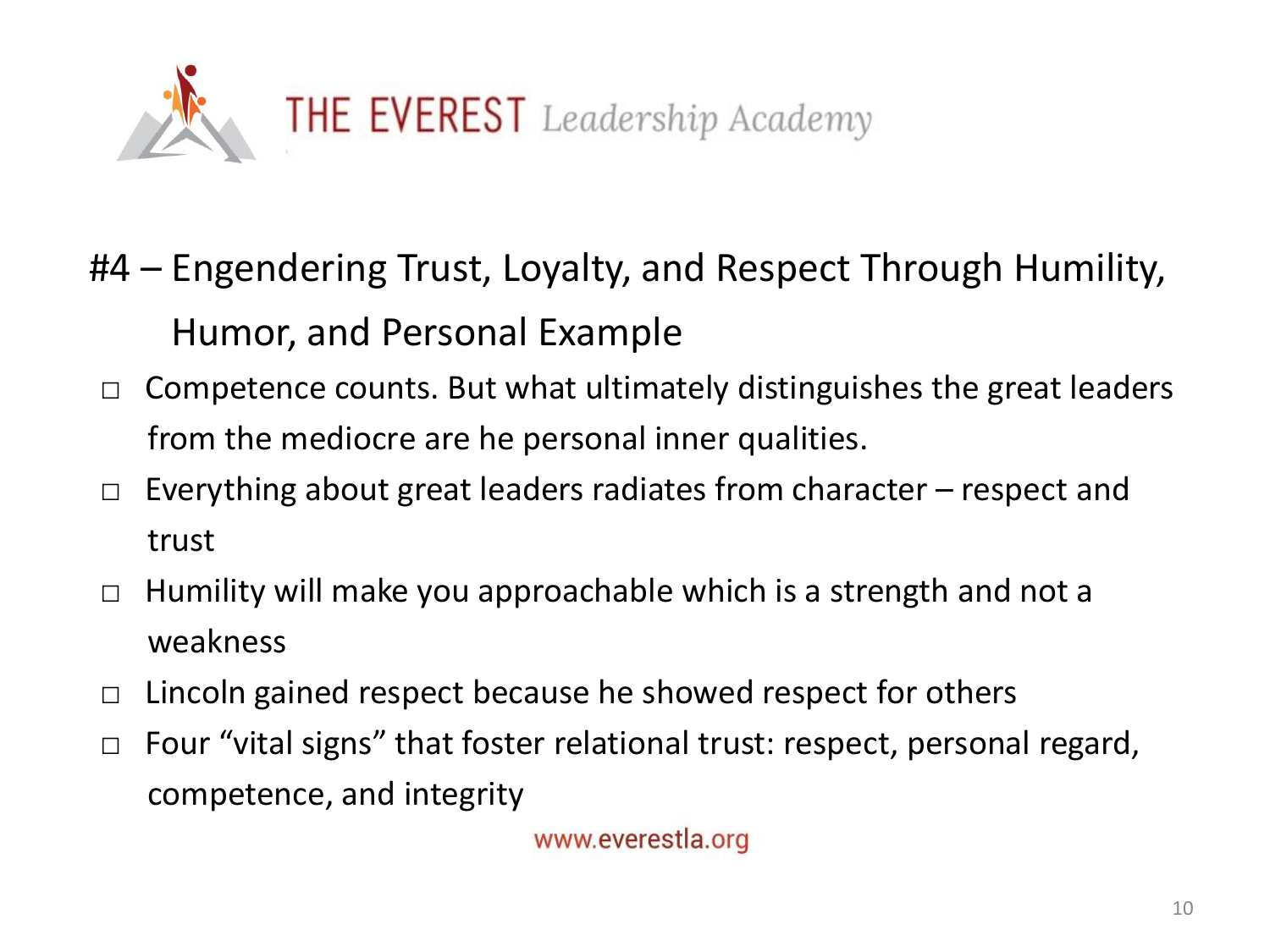

- #5 Leading and Serving with Emotional Intelligence and Empathy
	- $\Box$  Goleman suggests that about 80 percent of adult success is based on emotional intelligence (EQ) which includes both personal and social competencies
- $\Box$  Soft skills (EQ) matter more than hard skills (IQ) where there is higher the intelligence barriers for entry into a field
- □ The five domains of EQ are: self-awareness, self-regulation, motivation, empathy, and social skills:
	- *Self-awareness – possess an accurate assessment of one's strengths and weaknesses*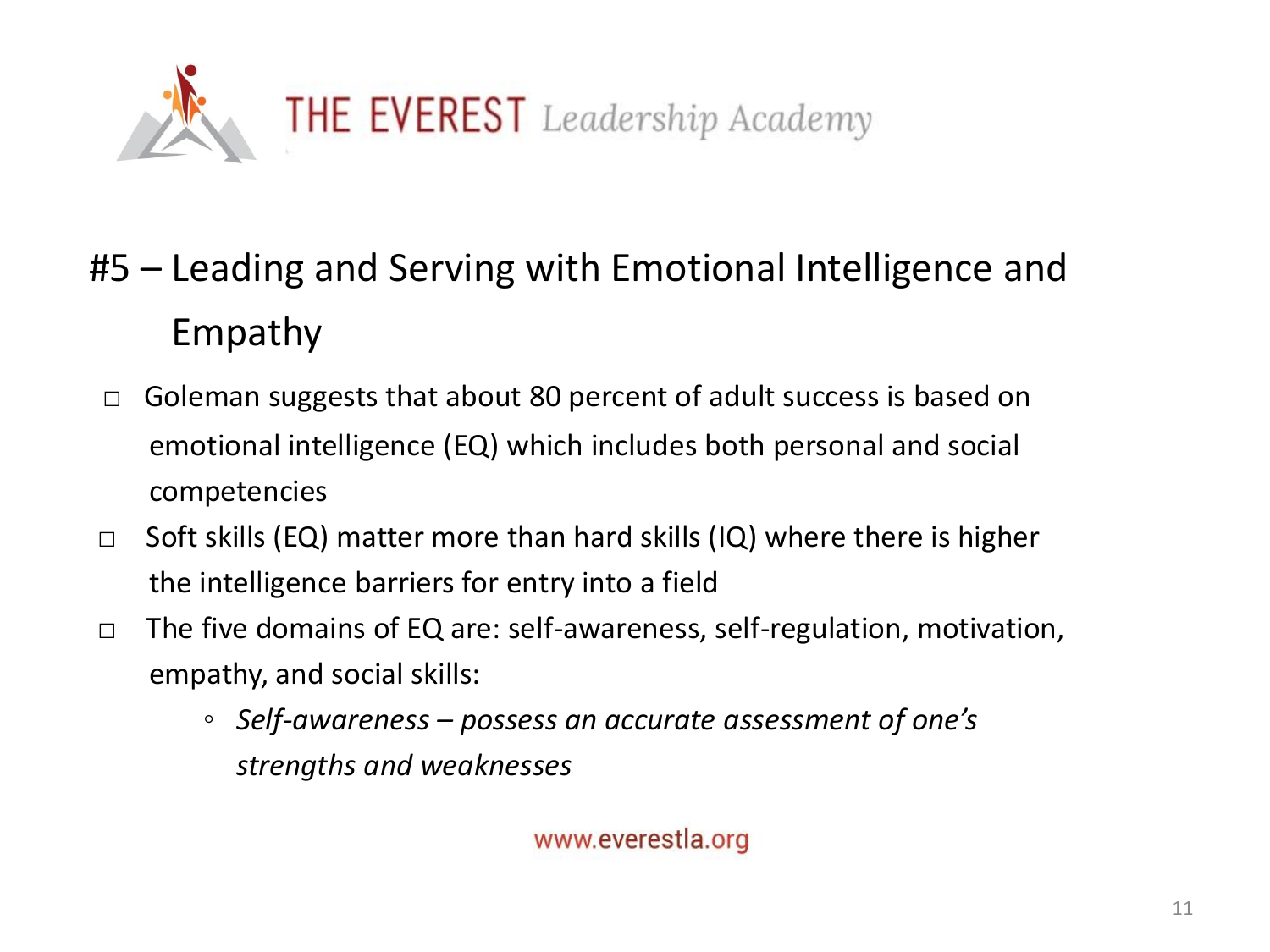

- *Self- regulation –* being able to manage emotions; to control or redirect disruptive impulses and moods; the propensity to suspend judgment
- *◦ Motivation -* high expectations; possess a strong drive for accomplishment even when confronted with failure; keep score of one's achievements
- *◦ Empathy –* understanding the emotions of others and providing the skills to interact with others responsibility, according to their emotions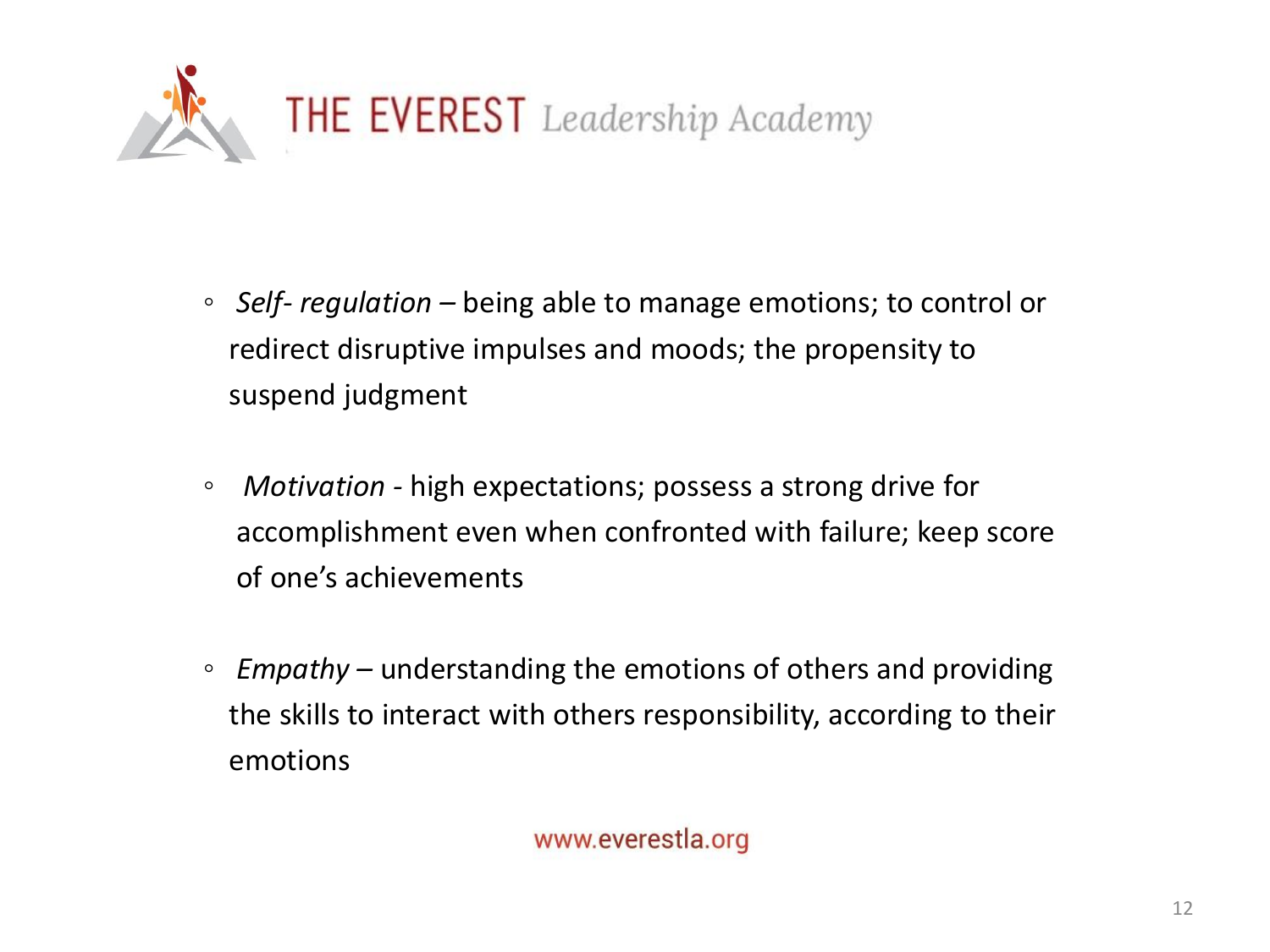

◦ *Social skills –* they are interpersonal skills; the unique ability to read another person's verbal or nonverbal cues and respond appropriately; skilled in networking

*"Lincoln's proclivity to move people emotionally led others by the example of both his behavior and his writings"*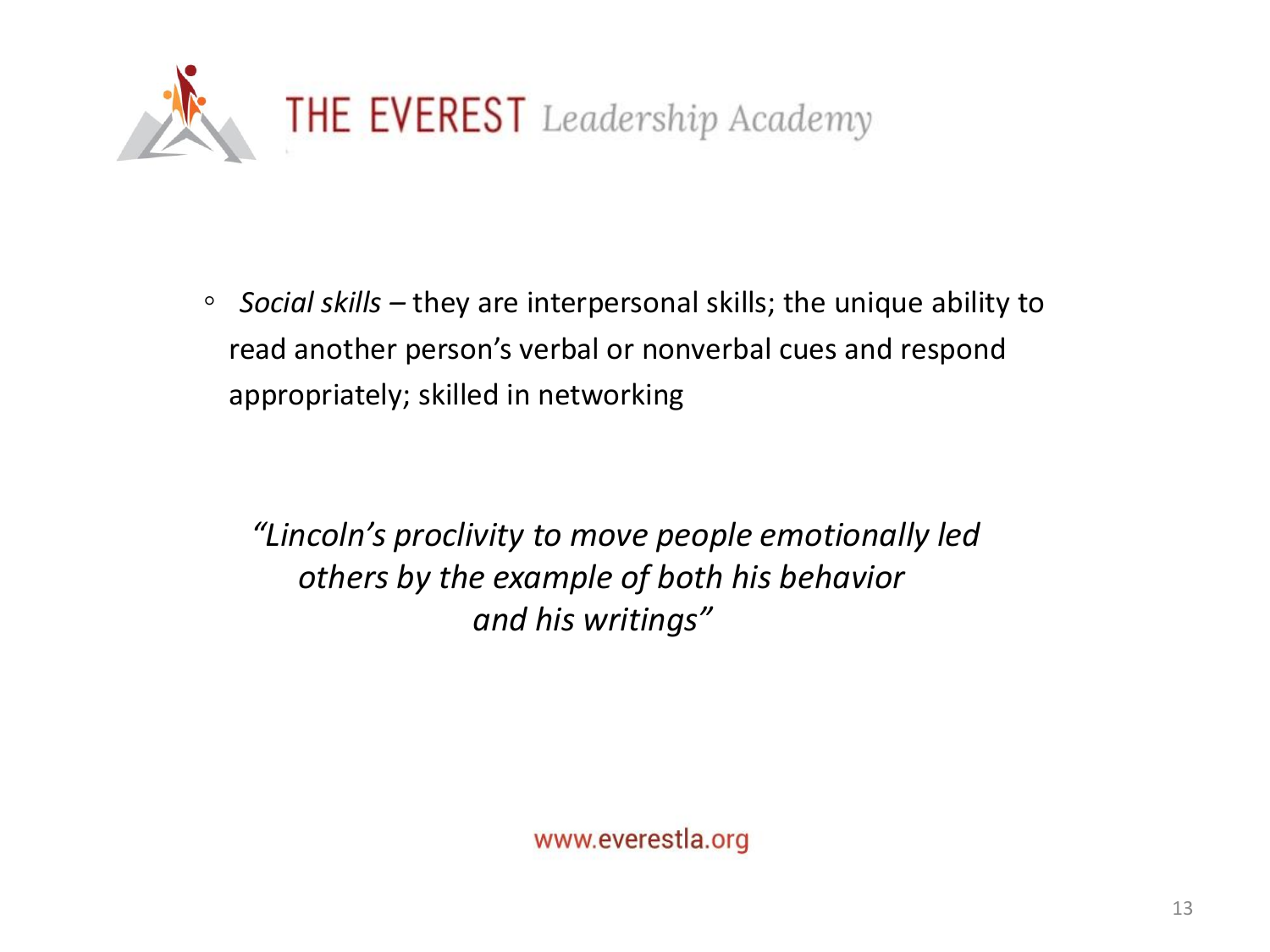

- #6 Exercising Situational Competence and Responding Appropriately to Implement Effective Change
	- *□* In the end it is not brilliance but judgement that separates the great leaders from the routine
	- *□* Thinking in new ways must occur and must include "changing attitudes, values. and behaviors"
	- $\Box$  Lincoln's flexibility and willingness to listen to voices on all sides of a debate enabled him to gain the knowledge necessary to act effectively

"*Lincoln knew the importance of timing – sometimes slow to move, but once he did, going forward meant not looking back"*www.everestla.org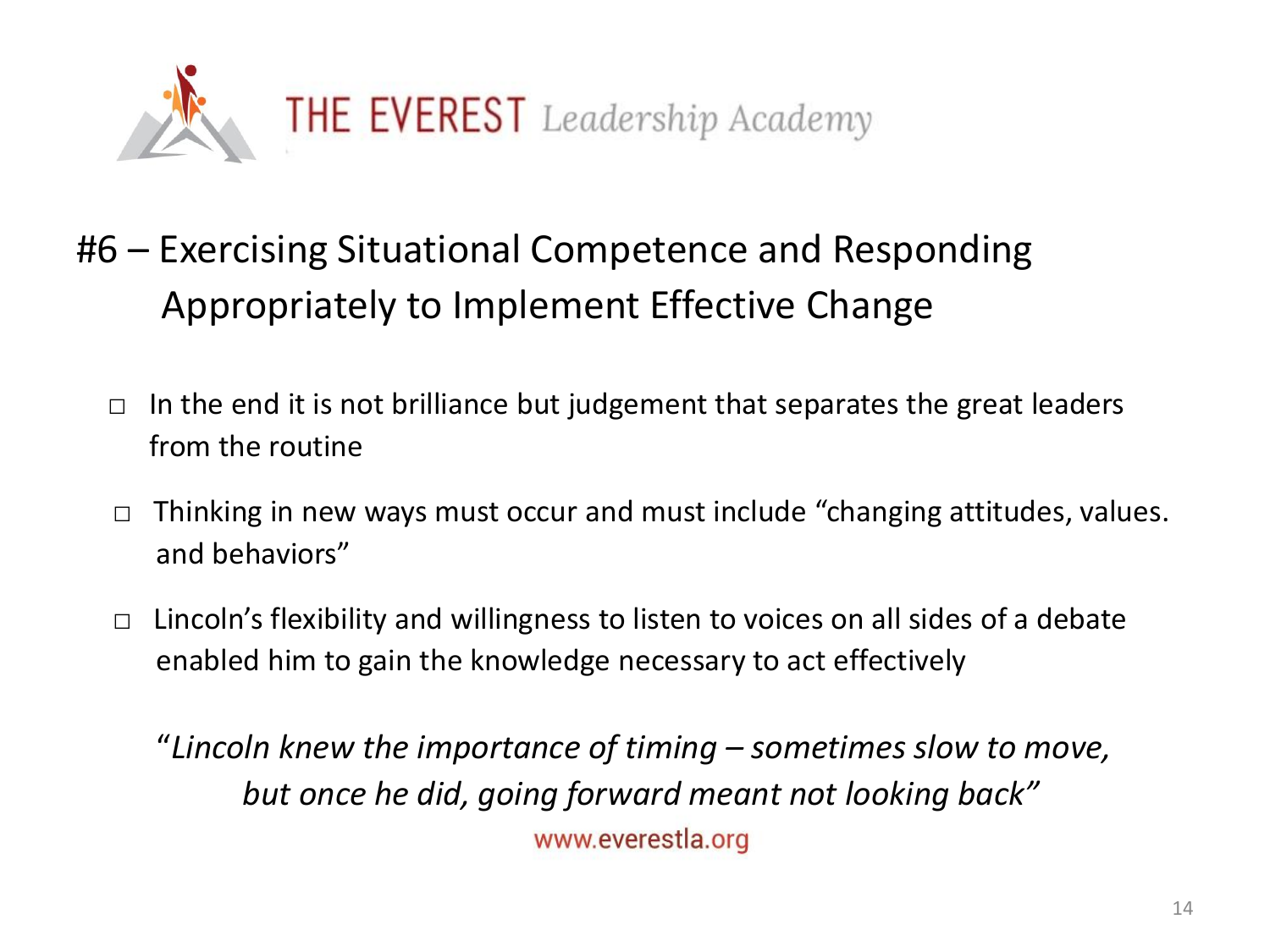

- #7 Rising Beyond Personal and Professional Trials Through Tenacity, Persistence, Resilience, and Courage
	- $\Box$  Lincoln had the patience and tenacity to teach himself
	- □ He may have lacked a formal education and privilege, but his character impressed those who knew him best
	- $\Box$  Resilience, conviction, and strength of will helped Lincoln recover from his depression
	- □ The constructive response to disappointment or failure is called "resilience"

*"Lincoln's ability to face and rise to a challenge came from the personal narrative of his life. All his life Abraham Lincoln was tough-and tender"*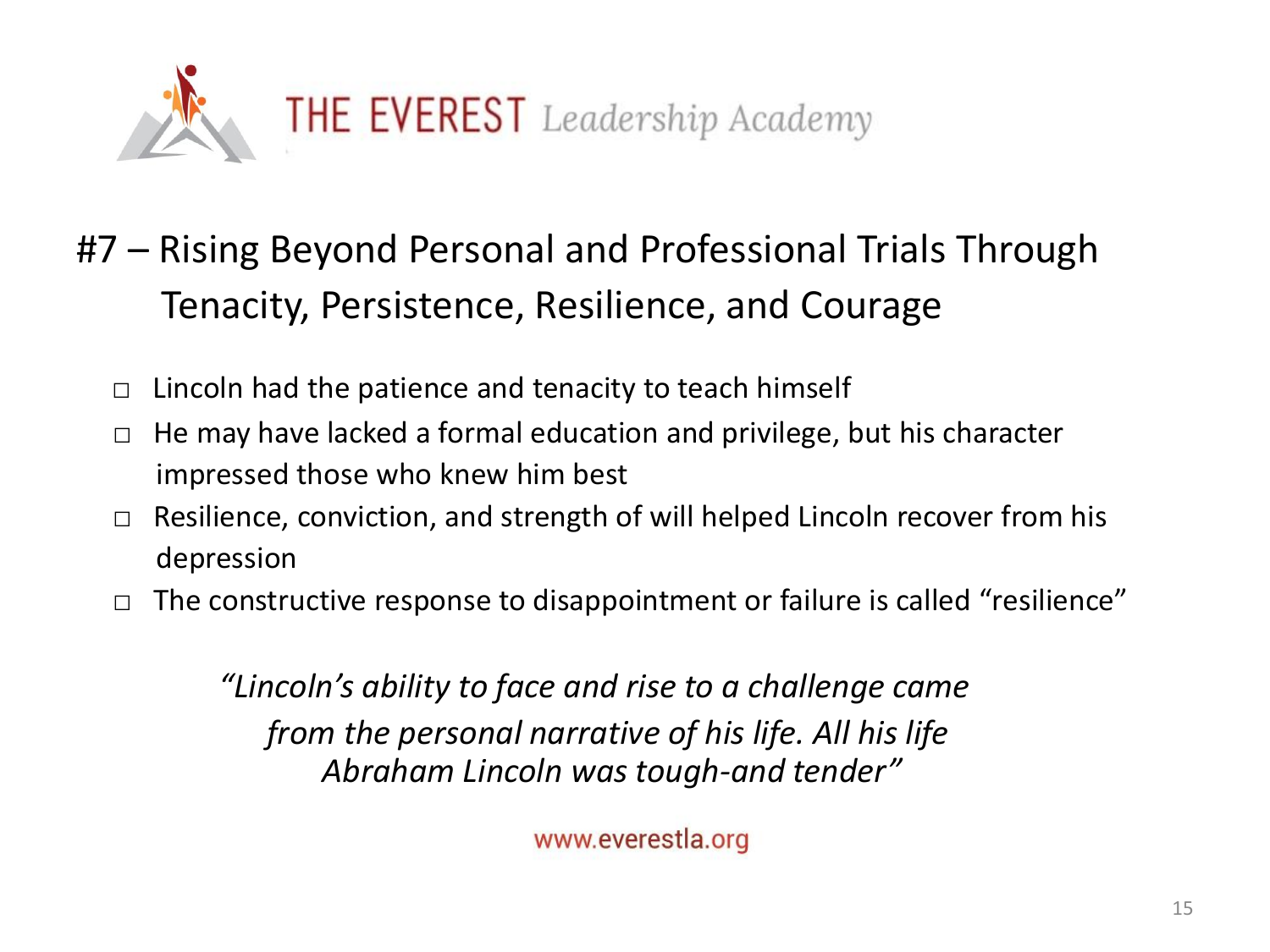

### #8 – Exercising Purposeful Visibility

- $\Box$  Leaders are shaped by the organizational culture and, in turn, help shape the culture when they get out and about. Lincoln's visibility was intentional. His leadership approach was fueled by human engagement
- $\Box$  Lincoln was determined to interact daily with citizens. His strategy of keeping his face public let citizens know that he cared
- $\Box$  Lincoln knew his own story. He knew that those born without privilege must take action to change the course of their lives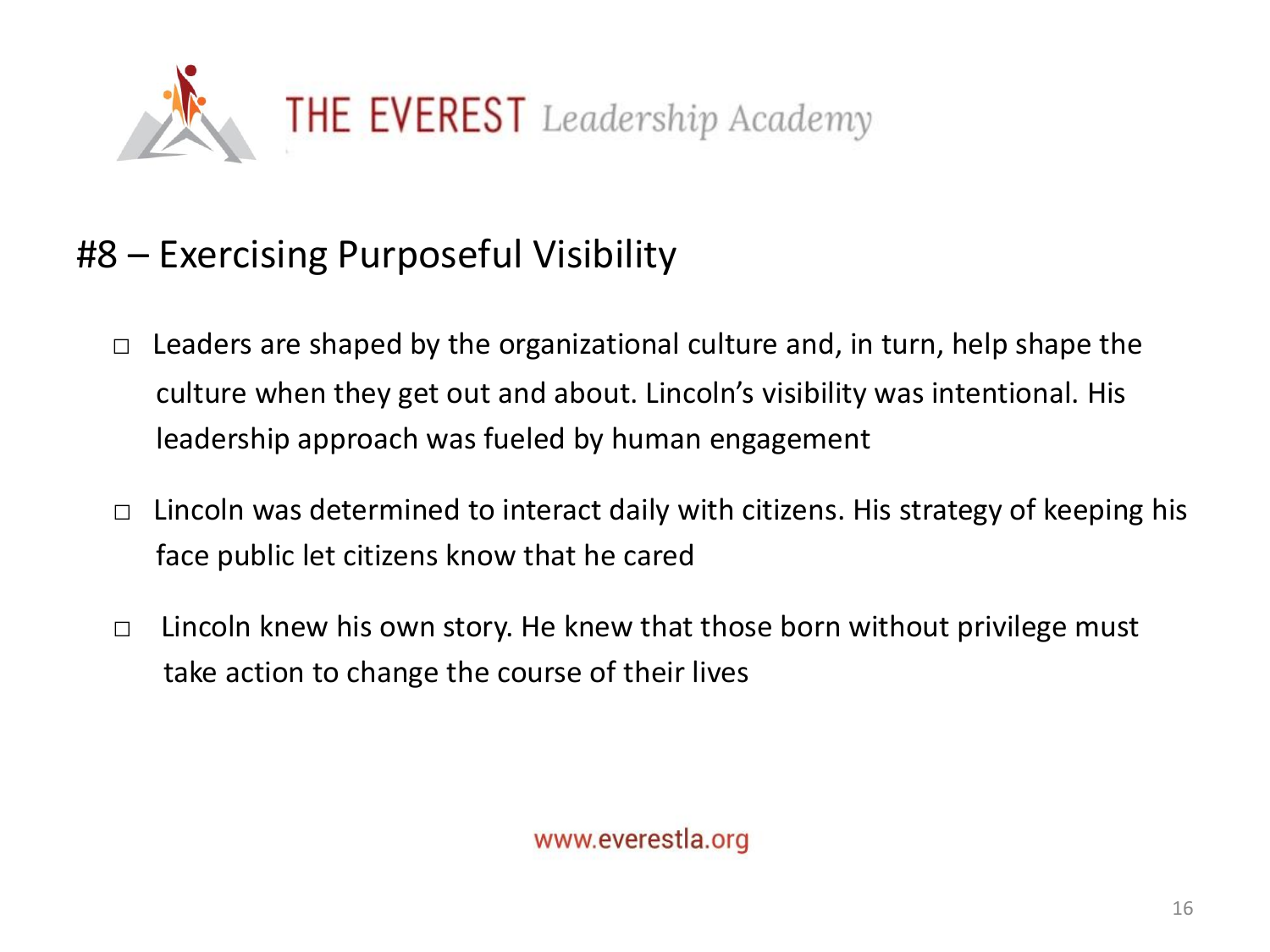

## #9 – Demonstrating Personal Growth and Enhanced Competence as a Lifelong Learner

- □ Effective leaders are "perpetual learners"
- □ Lincoln's accomplishments were a "stunning work of self-education"
- $\Box$  Lincoln had many mentors along the way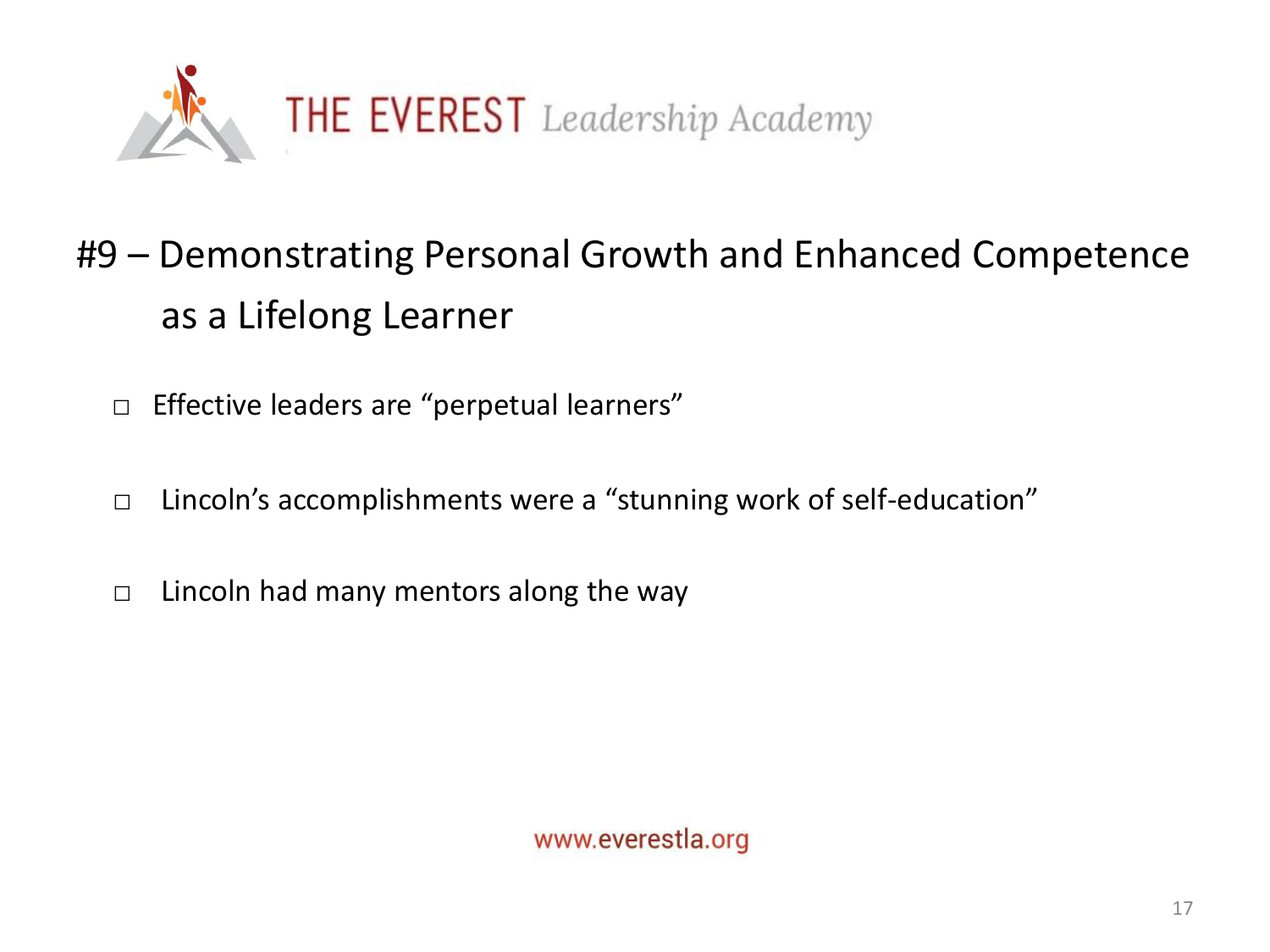

#### #10 – Believing That Hope Can Become a Reality

- □ Clarity and focus are not enough to implement successful change: hope must also be present
- $\Box$  If you have hope in an idea, your belief can lift up your spirits, providing the capacity and desire to fight and succeed